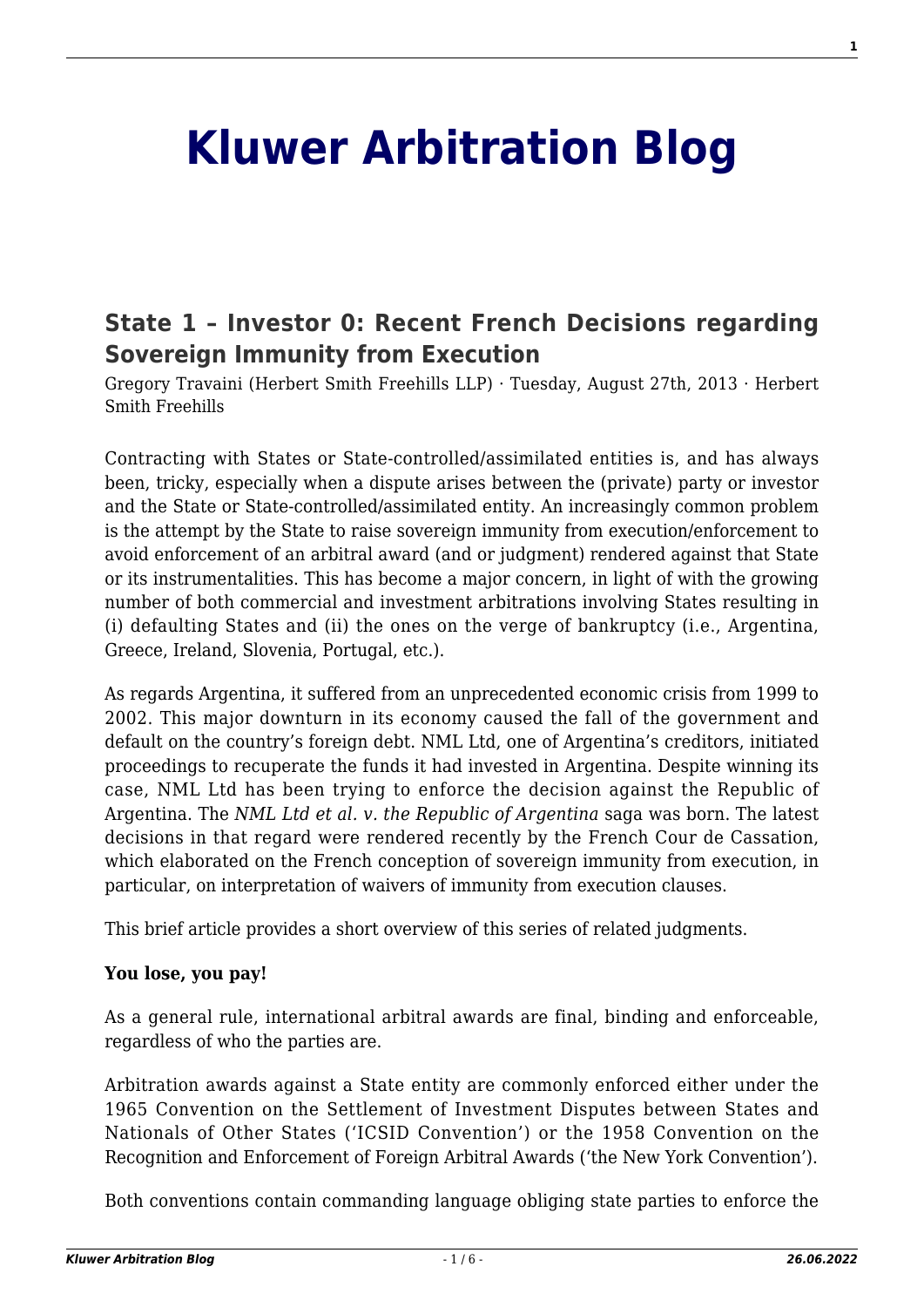Article 54 of the ICSID Convention states:

Each Contracting State shall recognize an award rendered pursuant to this Convention as binding and enforce the pecuniary obligations imposed by that award within its territories as if it were a final judgment of a court in that State.

Article III of the New York Convention states:

Each Contracting State shall recognize arbitral awards as binding and enforce them in accordance with the rules of procedure of the territory where the award is relied upon, under the conditions laid down in the following articles. There shall not be imposed substantially more onerous conditions or higher fees or charges on the recognition or enforcement of arbitral awards to which this Convention applies than are imposed on the recognition or enforcement of domestic arbitral awards.

Yet, none of them provide for concrete rules for execution once an award is recognized in the State in which execution is sought.

Execution of arbitral awards will be governed by the law of the execution of judgments in force in the country where execution is sought. National courts will thus have the last word regarding the execution of awards.

#### **But I'm not like everyone else…**

States are not companies nor people but sovereign bodies composed of groups of people that are united together for the purpose of promoting their mutual safety and advantage under the authority of their representatives. As such, States have the power to do all that is necessary to govern themselves. To do so, States need certain types of assets, including diplomatic properties and infrastructures.

It is then commonly accepted that States can benefit from immunity from execution of arbitral awards and judgments to cover States' property located on another States'

territories that relate to the performance of a mission of public service.<sup>1)</sup> This immunity to the execution of arbitral awards derives from public international law and more specifically from customary law and treaty law such as the 1972 European

Convention on State Immunity<sup>2)</sup> and the 2004 UN Convention on Jurisdictional Immunities of States.<sup>3)</sup>

Enforcement of arbitral awards by national courts against a State entity can thus be put in jeopardy if a State claims sovereign immunity from execution. However, taking advantage of this immunity would give States an unfair advantage to be committed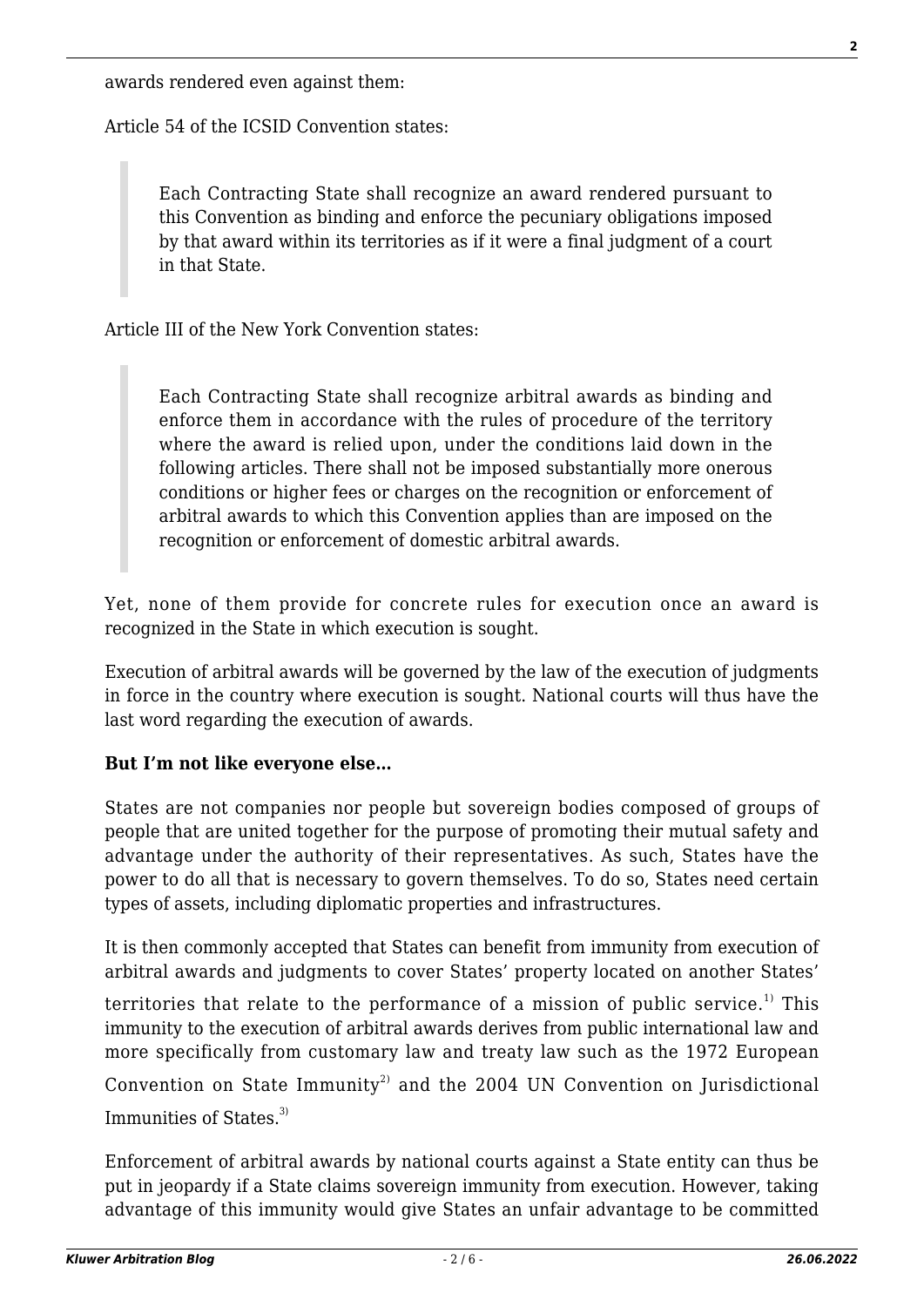only under a potestative condition.<sup>4)</sup>

### **Going All-In?**

Under most legal systems, most assets belonging to the State cannot be disposed of for the execution of an arbitral award or judgment (for example, the country's foreign embassies, or consular possessions, military property, cultural heritage, exhibitions of scientific and historical objects, etc.) unless these assets are used or intended for use

by the State for other than governmental non-commercial purposes.<sup>5)</sup> It is generally recognized that immunity from execution will only apply to assets that are held by a

State to perform its sovereign or public services. $6$ 

However, sovereign immunity from execution may be lifted by the State itself in order to attract foreign investors.

To execute an award against a State, the challenge for the investor is thus:

- 1. to determine which assets are held for sovereign or public purposes and which are held for commercial or economic activities; and
- 2. if the assets are held for sovereign or public purposes, to determine whether the State waived its sovereign immunity from execution.

In doing so, the investor will have to take into consideration the law of the execution of judgments in force in the country where execution is sought.

France, as other countries in Europe, found that immunity from execution measures cannot be raised where the State intended to allocate certain assets for the

performance of a purely commercial operation.<sup>7)</sup> Further, French Courts gradually

adopted a more lenient approach towards waivers, even recognizing implicit waivers.<sup>8)</sup> Still, there had to be a limit and the Paris Court of Appeal held, in a case where the contracts at issue stated 'the decision rendered in the arbitration shall be final and binding on the parties. The parties shall not appeal against the arbitral award and the [State] waives its right to immunity as concerns the enforcement (application) of an arbitral award rendered against it with respect to the present contract' that it was not sufficient to prove the unambiguous intention of the State to waive its right to rely on

diplomatic immunity from enforcement measures.<sup>9)</sup> In a judgment of 28 September 2011, the Supreme Court added that failing an express and specific waiver, a State could rely on its diplomatic immunity to resist enforcement measures against

diplomatic assets.<sup>10)</sup> Therefore, diplomatic immunity was the limit.<sup>11)</sup>

#### **Even if you win, you still lose…**

It seems however that the French Supreme Court has recently gone a step further towards a greater protection of sovereign immunity by upholding, in the *NML Ltd et*

*al.* v the Republic Argenting saga, Argentina's immunity despite a waiver.<sup>12)</sup>

Readers will recall that NML Capital Ltd (a creditor) sued Argentina before a U.S.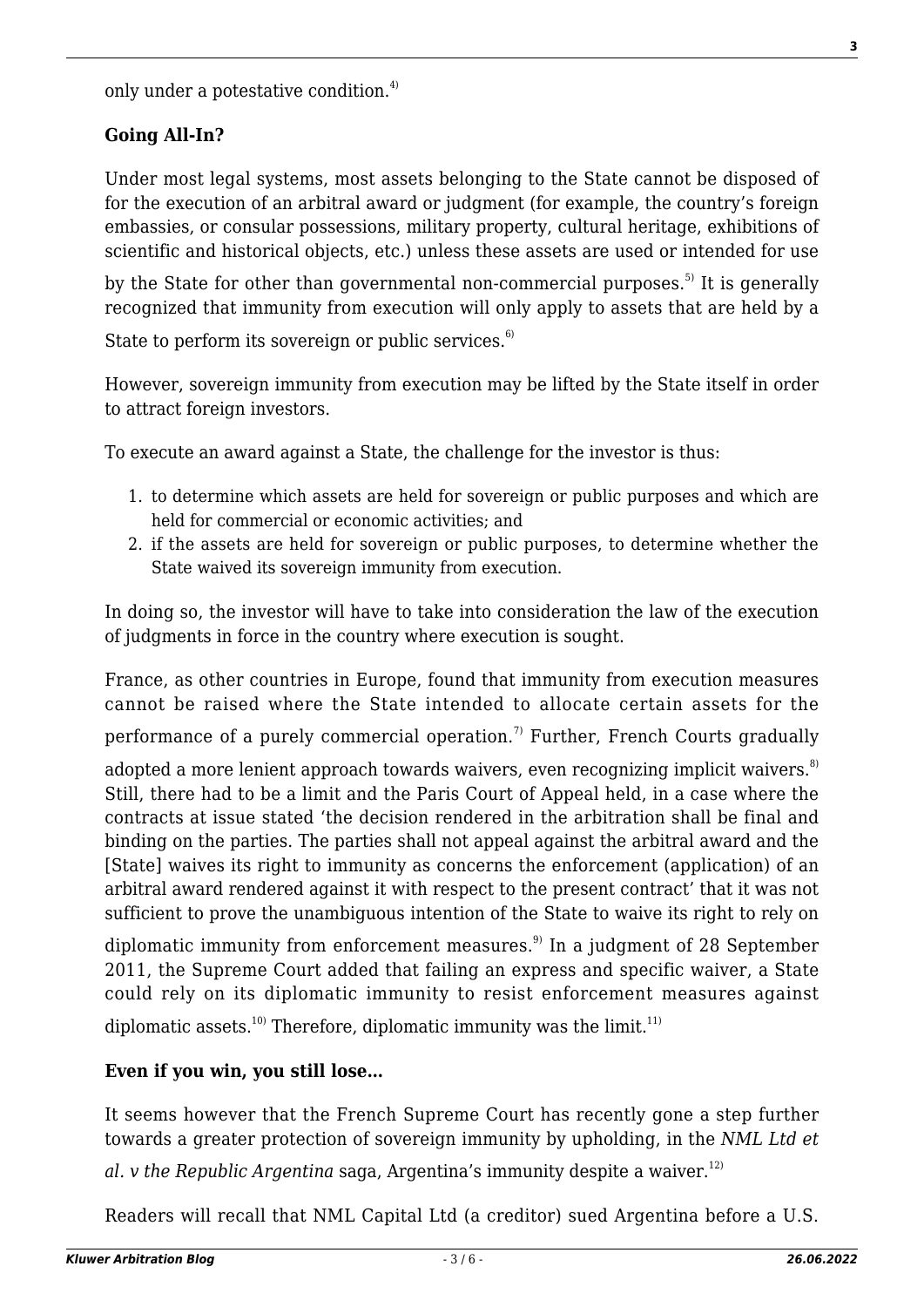federal court, obtained in 2006 a judgment for USD 284 million, and initiated enforcement proceedings in Europe, in particular against funds deposited on bank accounts used by Argentian embassies. This time, NML Capital rather focused on nondiplomatic assets, i.e., monies related to tax, social security and oil royalty claims owed by French companies to Argentina through their local branches.

The French Supreme Court first held that those assets were held for public purposes and would thus be immune from execution provided that Argentina had not waived its sovereign immunity.

Turning to the waiver issue, the Supreme Court held that a waiver of immunity from execution had to be express and specific by mentioning the assets or the category of assets over which the waiver is granted. As it was not the case, Argentina's immunity from execution was upheld.

It is noteworthy that, already in 1991, International Law Commission had indicated:

A general waiver or a waiver in respect of all property in the territory of the State of the forum, without mention of any of the specific categories, would not be sufficient to allow measures of constraint against property in

the categories listed in paragraph  $1^{r}$ .<sup>13)</sup>

However, making a distinction between assets for public purposes is confusing. Why should certain assets or categories of assets prevail over others if they have the same purpose? In light of the bargaining power of the State, why should an express general waiver not bound the State if it chose to insert one?

These recent state-friendly decisions highlight the need to grant special attention to risk management for a party contemplating to invest in a foreign State, particularly regarding the drafting of waivers of sovereign immunity from execution.

#### **Profile Navigator and Relationship Indicator**

[Learn how](https://www.wolterskluwer.com/en/solutions/kluwerarbitration/practiceplus?utm_source=arbitrationblog&utm_medium=articleCTA&utm_campaign=article-banner) **[Kluwer Arbitration Practice Plus](https://www.wolterskluwer.com/en/solutions/kluwerarbitration/practiceplus?utm_source=arbitrationblog&utm_medium=articleCTA&utm_campaign=article-banner)** [can support you.](https://www.wolterskluwer.com/en/solutions/kluwerarbitration/practiceplus?utm_source=arbitrationblog&utm_medium=articleCTA&utm_campaign=article-banner)

*To make sure you do not miss out on regular updates from the Kluwer Arbitration Blog, please subscribe [here](http://arbitrationblog.kluwerarbitration.com/newsletter/). To submit a proposal for a blog post, please consult our [Editorial Guidelines.](http://arbitrationblog.kluwerarbitration.com/editorial-guidelines/)*

Offers 6,200+ data-driven arbitrator, expert witness and counsel profiles and the ability to explore relationships of 13,500+ arbitration practitioners and experts for potential conflicts of interest.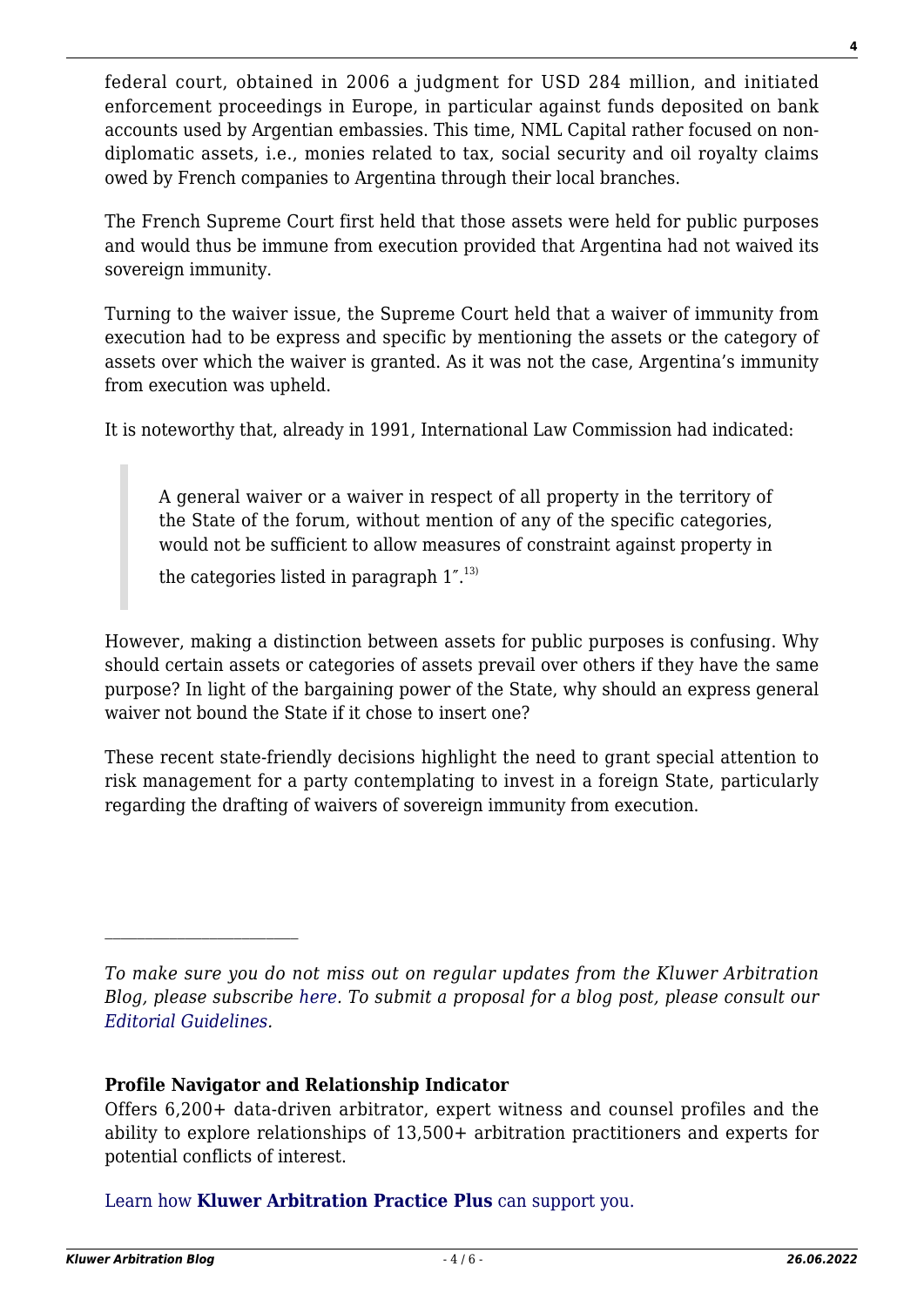Learn more about the newly-updated Profile Navigator and Relationship Indicator



#### References

See I. Pingei-Lenuzza, *Les immunités des Etats en droit international* (Bruylant, 1997), pp. 369-370; C.H. Schreuer, *State Immunity: Some Recent Developments*

**↑1** (Grotius, 1998), p. 126; G. Hafner and L. Lange, *La Convention des Nations Unies sur les immunités juridictionnelles des Etats et de leurs biens*, (2004) AFDI 45, et seq.

**↑2** into force on 11 June 1976, available at: European Convention on State Immunity, adopted on 16 May 1972 at Basel, entry

[http://conventions.coe.int/Treaty/en/Treaties/Html/074.htm.](http://conventions.coe.int/Treaty/en/Treaties/Html/074.htm)

**↑3** Property, done on 2 December 2004, A/RES/59/38, available at: United Nations Convention on Jurisdictional Immunities of States and Their

- [http://www.refworld.org/docid/4280737b4.htm.](http://www.refworld.org/docid/4280737b4.htm)
- **↑4** *République islamique d'Iran v. Eurodif*, Cour d'Appel de Paris, 21 April 1982, 110 Journal du Droit International (Clunet) 145 (1983), note by B. Oppetit. See *The Russian Federation v. Compagnie Noga d'importation et d'exportation*, Cour d'appel de Paris, 22 March 2001, (2002) Revue de l'Arbitrage 736 (2002) (3rd case);
- **↑5** *Republic of Cameroon v. Winslow Bank & Trust cases*, Cour de Cassation (1ère Chambre Civile), n° 04-15.388, 14 November 2007, (2008/2) Revue Critique de Droit International Privé 303 (2008), note Mathias Audit.
- **↑6** Council of Europe, Pilot Project on State Practice regarding State Immunities, A. Reinisch, *State Immunity from Enforcement Measures*, Analytical Report of the CAHDI, 3, 9 (2004). *Islamic Republic of Iran v. Société Eurodif and Others*, Cour de Cassation (1ère

- **↑7** Chambre Civile), 14 March 1984, 77 I.L.R. 513, 515 (1988); *Société Sonatrach v. Migeon*, Cour de Cassation (1ère Chambre Civile), 1 October 1985, 77 I.L.R. 525, 527 (1988).
- **↑8** *Creighton Ltd v. Minister of Finance of Qatar and Others*, Cour de Cassation (1ère Chambre Civile), 6 July 2000, 127 I.L.R. 154, 155 (2005).
- **↑9** *Russian Federation v. Compagnie NOGA d'Importation et d'Exportation*, Cour d'appel de Paris, 10 August 2000, 127 I.L.R. 156, 160 (2005).